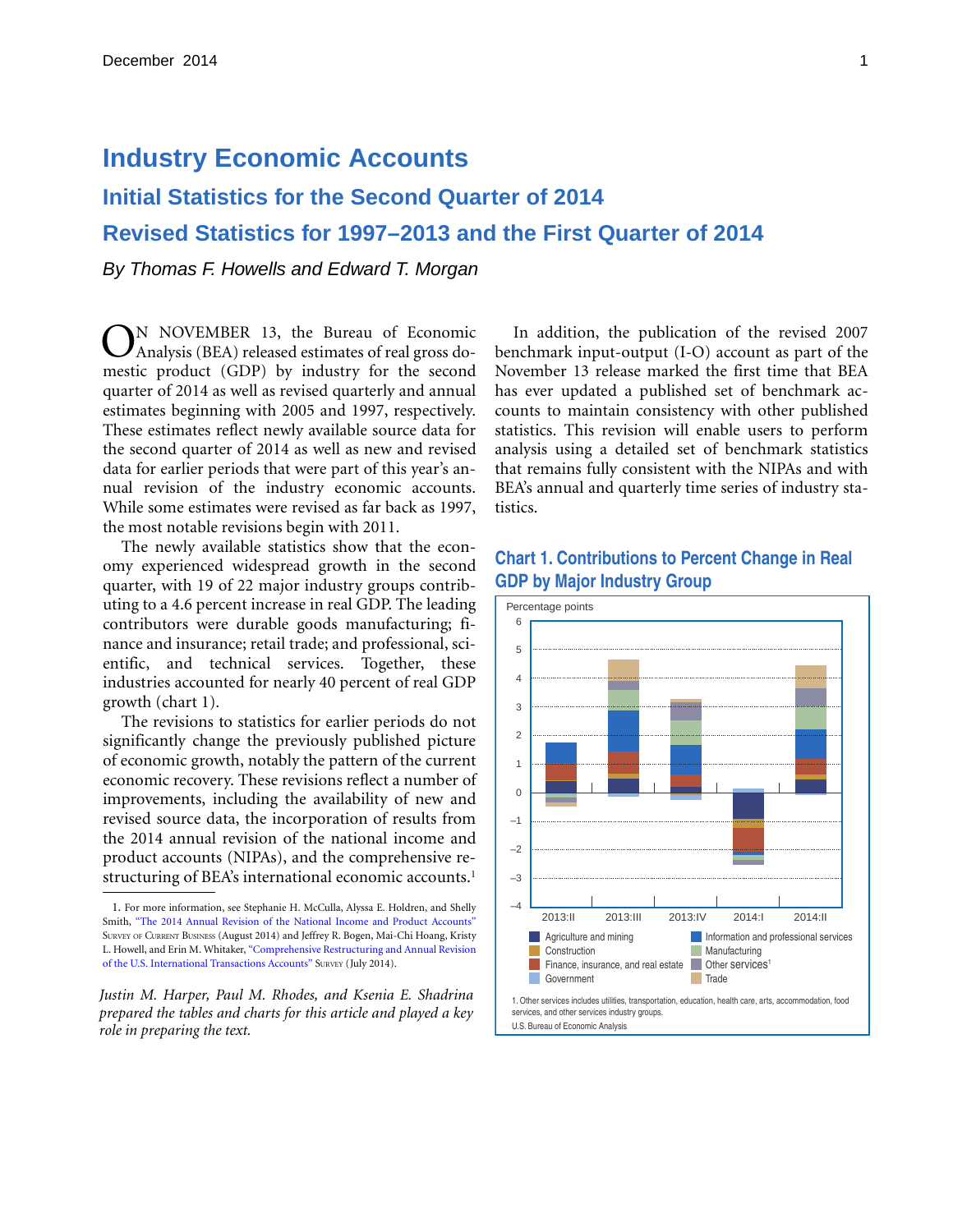#### **The Latest Snapshot of U.S. Producers**

#### **Table 1. Percent Changes in Real Value Added by Industry Group**

| [Seasonally adjusted at annual rates]                |         |        |        |         |              |             |  |
|------------------------------------------------------|---------|--------|--------|---------|--------------|-------------|--|
|                                                      | 2013    |        |        | 2014    |              |             |  |
|                                                      | T       | Ш      | Ш      | IV      | I            | Ш           |  |
|                                                      | 2.7     | 1.8    | 4.5    | $3.5\,$ | $-2.1$       | 4.6         |  |
|                                                      | 2.6     | 1.6    | 5.4    | 3.7     | $-2.9$       | 5.1         |  |
| Agriculture, forestry, fishing, and hunting          | 64.7    | 12.3   | 23.6   | $-2.2$  | $-44.3$      | 14.2        |  |
|                                                      | $-8.3$  | 9.2    | 6.7    | 9.1     | $-7.5$       | 11.5        |  |
|                                                      | 7.1     | $-3.6$ | 0.0    |         | $0.9 - 18.5$ | 17.2        |  |
|                                                      | 0.4     | 1.3    | 4.8    | $-2.2$  | $-8.1$       | 4.1         |  |
|                                                      | 7.0     | $-0.6$ | 6.0    | 7.4     | $-1.3$       | 6.8         |  |
|                                                      | 2.8     | 0.4    | 5.3    | 3.6     | $-4.5$       | 8.0         |  |
|                                                      | 11.9    | $-1.7$ | 6.9    | 12.0    | 2.4          | 5.4         |  |
|                                                      | 2.2     | 1.5    | 8.1    | 0.8     | $-4.2$       | 6.5         |  |
|                                                      | 9.7     | $-4.0$ | 5.0    | 1.1     | 4.3          | $7.2 -$     |  |
| Transportation and warehousing                       | 5.7     | $-3.9$ | 2.6    | 8.2     | $-2.7$       | 0.0         |  |
|                                                      | 17.7    | 2.8    | 8.8    | 12.0    | $-5.8$       | 3.0         |  |
| Finance, insurance, real estate, rental, and leasing | 0.3     | 3.0    | 3.8    | 2.1     | $-4.1$       | 2.7         |  |
|                                                      | $-2.7$  | 8.5    | 1.2    | 3.0     | $-9.8$       | $6.0 \cdot$ |  |
| Real estate and rental and leasing                   | 1.9     | 0.0    | 5.3    | 1.7     | $-0.9$       | 0.9         |  |
| Professional and business services                   | $-8.4$  | 5.1    | 9.0    | 4.1     | 1.4          | 7.6         |  |
| Professional, scientific, and technical services     | $-9.5$  | 3.9    | 7.9    | 3.0     | 0.8          | 6.0         |  |
| Management of companies and enterprises              | $-15.2$ | 10.0   | 16.7   | 6.6     | 7.2          | 14.5        |  |
| Administrative and waste management services         | $-1.0$  | 4.9    | 6.6    | 5.1     | $-1.0$       | 7.1         |  |
| Educational services, health care, and social        | 3.0     | 0.3    | 1.8    | 1.0     | 3.1          | 2.8         |  |
|                                                      | $-5.9$  | 1.1    | 1.6    | $-0.4$  | 0.2          | $-2.8$      |  |
| Health care and social assistance                    | 4.5     | 0.1    | 1.9    | 1.2     | 3.6          | 3.7         |  |
| Arts, entertainment, recreation, accommodation,      |         |        |        |         |              |             |  |
|                                                      | 1.6     | $-0.3$ | 1.7    | 5.8     | 0.4          | 2.9         |  |
| Arts, entertainment, and recreation                  | $-1.7$  | 7.9    | 2.5    | 8.3     | 1.3          | 2.7         |  |
| Accommodation and food services                      | 2.8     | $-3.0$ | 1.4    | 4.9     | 0.1          | 3.0         |  |
| Other services, except government                    | $-0.8$  | $-0.5$ | 1.6    | 3.5     | $-0.1$       | $-0.2$      |  |
|                                                      | $-0.8$  | $-0.6$ | $-1.0$ | $-1.4$  | 1.0          | $-0.8$      |  |
|                                                      | $-3.4$  | $-3.3$ | $-5.0$ | $-5.3$  | 5.7          | $-3.1$      |  |
|                                                      | 0.6     | 0.7    | 0.9    | 0.4     | $-1.0$       | 0.3         |  |
| Addenda:                                             |         |        |        |         |              |             |  |
| Private goods-producing industries <sup>1</sup>      | 6.6     | 1.8    | 6.9    | 5.1     | $-6.8$       | 7.3         |  |
| Private services-producing industries <sup>2</sup>   | 1.5     | 1.5    | 4.9    | 3.3     | $-1.7$       | 4.5         |  |

1. Consists of agriculture, forestry, fishing, and hunting; mining; construction; and manufacturing.

2. Consists of utilities; wholesale trade; retail trade; transportation and warehousing; information; finance,<br>insurance, real estate, rental, and leasing; professional and business services; educational services, health c and social assistance; arts, entertainment, recreation, accommodation, and food services; and other services, except government.

 Real GDP increased at a 4.6 percent annualized rate in the second quarter of 2014, the largest increase since the fourth quarter of 2011. Overall, 19 of 22 major industry groups contributed to GDP growth.

Durable-goods manufacturing, the leading contributor to growth, increased 8.0 percent in the second quarter, the largest increase since the fourth quarter of 2011 when growth was 10.6 percent. The increase reflected growth in shipments of light and heavy duty trucks as well as growth in computer and electronic products and machinery manufacturing.

 growth, increased 7.2 percent in the second quarter. Retail trade, the third leading contributor to GDP This increase, which partly reflected an increase in sales for motor vehicle and parts dealers, was the fourth consecutive increase and the largest since the first quarter of 2013.

Finance and insurance, the second leading contributor to GDP growth, increased 6.0 percent in the second quarter after decreasing 9.8 percent in the first quarter. The increase primarily reflected an increase in profits.

Professional, scientific, and technical services, which includes computer systems design and miscellaneous professional services, rose 6.0 percent after rising 0.8 percent in the first quarter.

Private goods-producing industries, which account for about one-fifth of GDP in current-dollar terms, increased 7.3 percent in the second quarter and accounted for about one-third of overall real GDP growth.

Private services-producing industries, which account for about two-thirds of current-dollar GDP, increased 4.5 percent and accounted for about two-thirds of overall real GDP growth.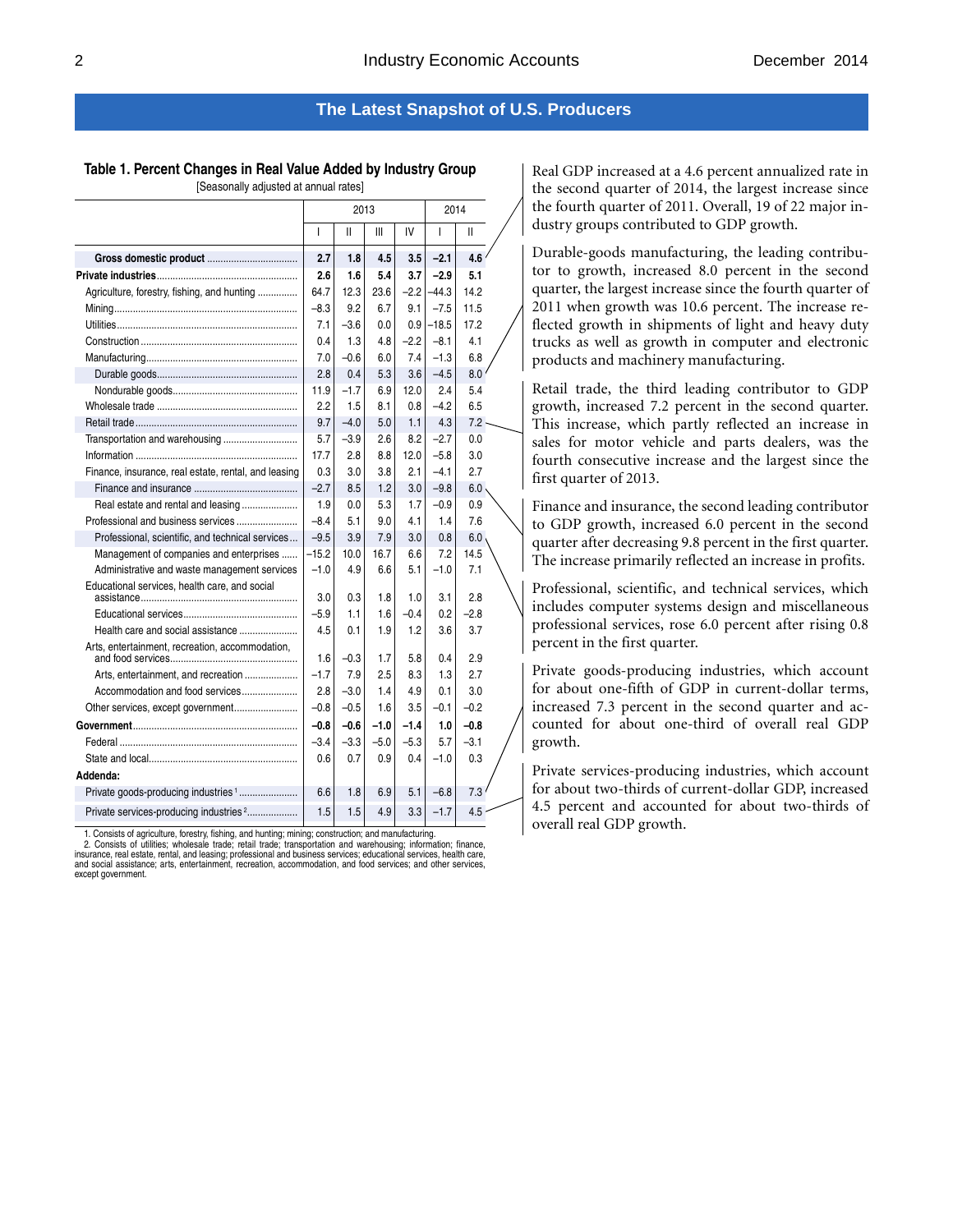#### **The Latest Snapshot of U.S. Producers**

### **Table 2. Contributions to Percent Change in Real GDP by Industry Group**

[Percentage points, seasonally adjusted at annual rates]

|                                                      | 2013    |         |         | 2014    |                |         |  |
|------------------------------------------------------|---------|---------|---------|---------|----------------|---------|--|
|                                                      | I       | Ш       | Ш       | IV      | ı              | Ш       |  |
|                                                      | 2.7     | 1.8     | 4.5     | 3.5     | $-2.1$         | 4.6     |  |
|                                                      | 2.25    | 1.35    | 4.65    | 3.17    | $-2.52$        | 4.42    |  |
| Agriculture, forestry, fishing, and hunting          | 0.66    | 0.17    | 0.30    | $-0.03$ | $-0.71$        | 0.17    |  |
|                                                      | $-0.22$ | 0.23    | 0.18    | 0.24    | $-0.21$        | 0.30    |  |
|                                                      | 0.11    | $-0.06$ | 0.00    | 0.01    | $-0.34$        | 0.27    |  |
|                                                      | 0.02    | 0.05    | 0.18    | $-0.08$ | $-0.31$        | 0.15    |  |
|                                                      | 0.81    | $-0.08$ | 0.72    | 0.87    | $-0.16$        | 0.81    |  |
|                                                      | 0.18    | 0.03    | 0.34    | 0.23    | $-0.29$        | 0.51    |  |
|                                                      | 0.63    | $-0.11$ | 0.38    | 0.64    | 0.14           | 0.30    |  |
|                                                      | 0.13    | 0.09    | 0.47    | 0.05    | $-0.25$        | 0.38    |  |
|                                                      | 0.54    | $-0.23$ | 0.29    | 0.06    | 0.24           | 0.42    |  |
| Transportation and warehousing                       | 0.16    | $-0.11$ | 0.07    | 0.23    | $-0.08$        | 0.00    |  |
|                                                      | 0.74    | 0.13    | 0.40    | 0.53    | $-0.28$        | 0.14    |  |
| Finance, insurance, real estate, rental, and leasing | 0.06    | 0.59    | 0.77    | 0.43    | $-0.85$        | 0.55    |  |
|                                                      | $-0.20$ | 0.59    | 0.09    | 0.22    | $-0.73$        | 0.42    |  |
| Real estate and rental and leasing                   | 0.25    | 0.00    | 0.68    | 0.22    | $-0.12$        | 0.12    |  |
|                                                      | $-1.04$ | 0.59    | 1.04    | 0.48    | 0.16           | 0.90    |  |
| Professional, scientific, and technical services     | $-0.69$ | 0.26    | 0.54    | 0.21    | 0.06           | 0.41    |  |
| Management of companies and enterprises              | $-0.32$ | 0.18    | 0.30    | 0.12    | 0.13           | 0.27    |  |
| Administrative and waste management services         | $-0.03$ | 0.14    | 0.19    | 0.15    | $-0.03$        | 0.21    |  |
| Educational services, health care, and social        | 0.25    | 0.02    | 0.15    | 0.08    | 0.25           | 0.23    |  |
|                                                      | $-0.07$ | 0.01    | 0.02    | 0.00    | 0.00           | $-0.03$ |  |
| Health care and social assistance                    | 0.32    | 0.01    | 0.13    | 0.08    | 0.25           | 0.26    |  |
| Arts, entertainment, recreation, accommodation,      | 0.06    | $-0.01$ | 0.06    | 0.21    | 0.01           | 0.11    |  |
| Arts, entertainment, and recreation                  | $-0.02$ | 0.07    | 0.02    | 0.08    | 0.01           | 0.03    |  |
| Accommodation and food services                      | 0.08    | $-0.08$ | 0.04    | 0.13    | 0.00           | 0.08    |  |
|                                                      | $-0.02$ | $-0.01$ | 0.04    | 0.08    | 0.00           | 0.00    |  |
|                                                      | $-0.10$ | $-0.08$ | $-0.13$ | $-0.19$ | 0.14           | $-0.10$ |  |
|                                                      | $-0.15$ | $-0.14$ | $-0.21$ | $-0.22$ | 0.23           | $-0.13$ |  |
|                                                      | 0.05    | 0.07    | 0.08    | 0.04    | $-0.09$        | 0.03    |  |
| Addenda:                                             |         |         |         |         |                |         |  |
|                                                      | 1.26    | 0.36    | 1.36    |         | $1.00$ $-1.39$ | 1.43    |  |
| Private services-producing industries <sup>3</sup>   | 0.99    | 0.99    | 3.29    | 2.17    | $-1.13$        | 2.99    |  |
|                                                      |         |         |         |         |                |         |  |

GDP Gross domestic product

The estimates of gross domestic product under the contributions column<br>Consists of agriculture, forestry, fishing, and hunting; mining; constructic<br>Consists of utilities; wholesale trade; retail trade; transportation and

1. The estimates of gross domestic product under the contributions columns are percent changes.<br>2. Consists of agriculture, forestry, fishing, and hunting; mining; construction; and manufacturing.<br>3. Consists of utilities;

insurance, real estate, rental, and leasing; professional and business services; educational services, health care, and social assistance; arts, entertainment, recreation, accommodation, and food services; and other services, except government.

U.S. economic growth turned up in the second quarter of 2014, increasing 4.6 percent after decreasing 2.1 percent in the first quarter. Overall, 19 out of 22 major industry groups contributed to the upturn in economic activity.

 contributed 0.17 percentage point to GDP growth in Agriculture, forestry, fishing, and hunting, the second-largest contributor to the upturn in GDP growth, the second quarter after subtracting 0.71 percentage point in the first quarter. In the first quarter, farming was affected by severe weather.

 quarter. This upturn reflects stronger growth in motor Durable-goods manufacturing contributed 0.51 percentage point to GDP growth in the second quarter after subtracting 0.29 percentage point in the first vehicle, bodies and trailers, and parts manufacturing as well as accelerated growth in manufacturing of computer and electronic products, which includes semiconductors and other electronic components.

Wholesale trade turned up in the second quarter, adding 0.38 percentage point to GDP growth after subtracting 0.25 percentage point in the first quarter.

Finance and insurance turned up in the second quarter, contributing 0.42 percentage point to GDP growth after subtracting 0.73 percentage point in the first quarter. This industry group was the largest contributor to the upturn in GDP growth.

 NOTE. Percentage point contributions do not sum to the percent change in real gross domestic product because the contribution of the "Not allocated by industry" line is excluded.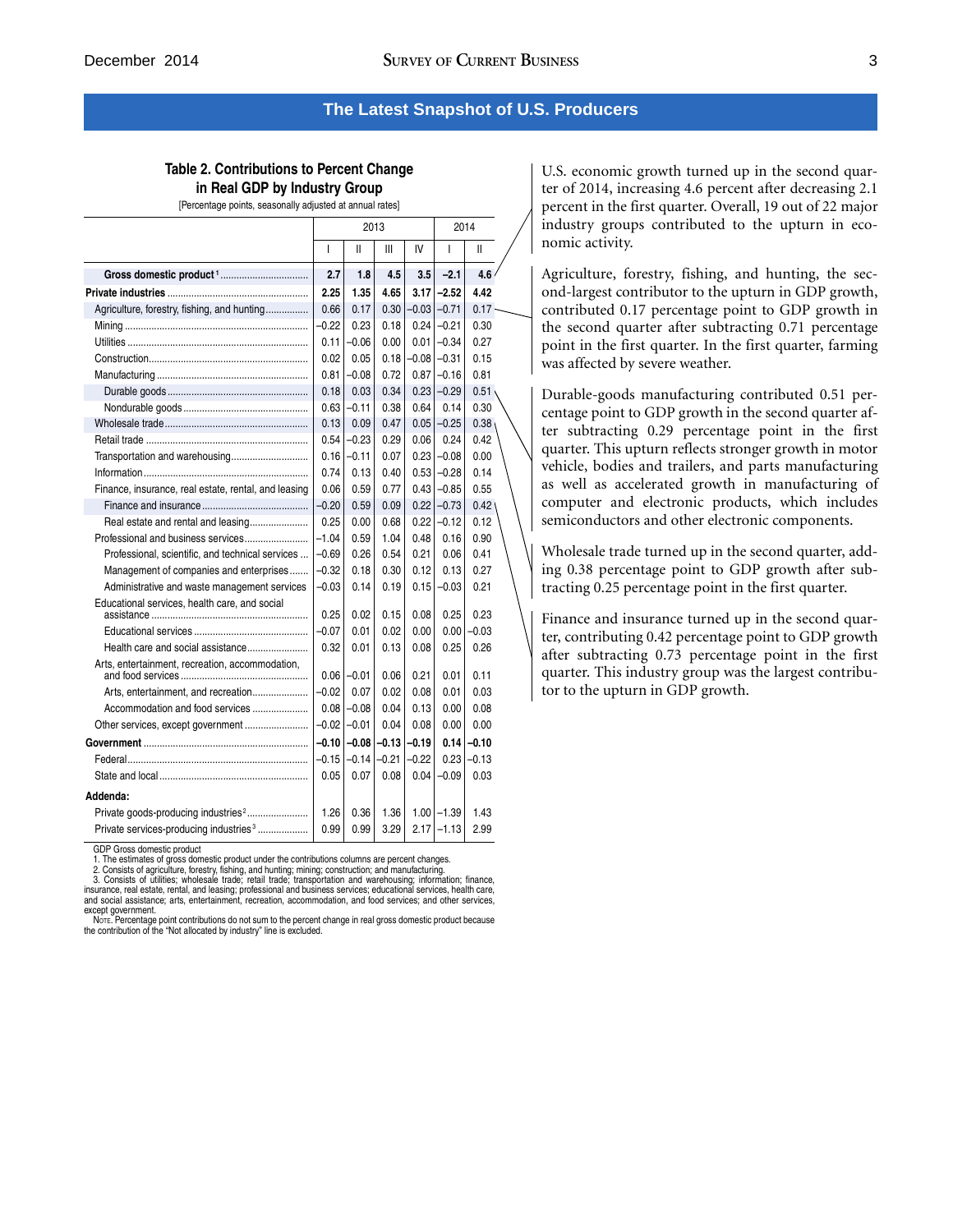#### **Highlights of This Annual Revision**

Annual revisions are conducted primarily to update the accounts with newly available and more comprehensive source data. They typically cover the three most recent years. To maintain the accuracy and relevance of its estimates, BEA regularly updates its statistics to incorporate the best and most up-to-date source data as well as improved estimation methods, presentation, and definitions. Occasionally, as was done this year, BEA expands the focus of the annual revision to include earlier periods and to incorporate classes of improvements that were historically reserved for comprehensive revisions conducted only every 5 years.<sup>1</sup>

 of detail, a first-time revision of the 2007 benchmark in-Improvements incorporated during the current annual revision include an expansion of the published level put-output (I-O) account, and the incorporation of various statistical improvements and revised source data. These improvements resulted in revisions throughout the quarterly and annual time series beginning with 2005 and 1997, respectively; however, the revised statistics reveal a general picture of economic growth, including the pattern of the current economic recovery, that is largely unchanged from the previously published statistics. Most notable revisions begin no earlier than 2011.

#### **Expansion of published detail**

With the release of this annual revision, BEA provides new industry detail as well as an expansion of the invest-

#### **Methodology**

**Annual statistics.** For information on the methodology for preparing the annual statistics, see Donald D. Kim, Erich H. Strassner, and David B. Wasshausen, ["Industry](http://www.bea.gov/scb/pdf/2014/02%20February/0214_industry%20economic%20accounts.pdf)  [Economic Accounts: Results of the Comprehensive](http://www.bea.gov/scb/pdf/2014/02%20February/0214_industry%20economic%20accounts.pdf)  [Revision and Revised Statistics for 1997–2012,"](http://www.bea.gov/scb/pdf/2014/02%20February/0214_industry%20economic%20accounts.pdf) SURVEY OF CURRENT BUSINESS 94 (February 2014).

**Quarterly statistics.** For information on the methodology for preparing the quarterly statistics, see Erich H. Strassner and David B. Wasshausen, ["New Quarterly](http://www.bea.gov/scb/pdf/2014/05%20May/0514_gdp-by-industry.pdf)  [Gross Domestic Product by Industry Statistics,"](http://www.bea.gov/scb/pdf/2014/05%20May/0514_gdp-by-industry.pdf) SURVEY 94 (May 2014).

ment categories presented in the final demand section of the use table.<sup>2</sup> In both cases, the expanded detail was made possible by greater use of detailed NIPA data. The added detail allows for tighter comparisons between the NIPAs and the industry statistics.

 by the housing services industry, such as own-account In the revised estimates, industry detail for the full annual time series is expanded from 69 to 71 industries. Newly available detail includes a breakout of the real estate industry into housing services and other real estate and a breakout of the federal government industry into defense and nondefense industries. The new housing services industry is closely related to housing sector estimates published in the NIPAs; however, the housing services industry excludes secondary housing services output by industries such as accommodation and state and local government and includes non-housing output construction.

 lic fixed investment in the final demand section of the In addition, the presentation of both private and pubuse table now more closely follows the NIPA presentation. Private fixed investment is separately identified for three nonresidential components—structures, equipment, and intellectual property—and a fourth component for total residential investment. Similar to the breakout of the federal government industry, public fixed investment now includes separate categories for federal defense and federal nondefense investment. Additionally, both federal categories as well as fixed investment by state and local governments are further divided into separate components for investment in structures, equipment, and intellectual property.

#### **Revision of the 2007 benchmark I-O account**

 The 2007 benchmark I-O account was revised to main- tables have been revised to maintain consistency with retain consistency with the NIPAs and with the revised annual and quarterly time series of industry statistics. This update marks the first time that published benchmark visions to the NIPAs and the annual industry accounts. This is important because the benchmark I-O accounts, based on detailed data from the quinquennial economic censuses, provide the most comprehensive information available on the production of goods and services by industries and on the flow of these goods and services

 CURRENT BUSINESS 88 (June 2008). This year's revision does not significantly 1. For more information on the purpose and scope of annual revisions, see ["Improving BEA's Accounts Through](http://www.bea.gov/scb/pdf/2008/06%20June/0608_flexible.pdf) Flexible Annual Revisions," SURVEY OF affect statistics for 1997 through 2010. The reference year for index numbers and chained-dollar estimates remains 2009.

<sup>2.</sup> Changes in presentation can be seen in the [summary level use tables a](http://www.bea.gov/iTable/itable.cfm?reqid=52&step=1#reqid=52&step=102&isuri=1&5206=4&5205=sum)vailable on BEA's Web site.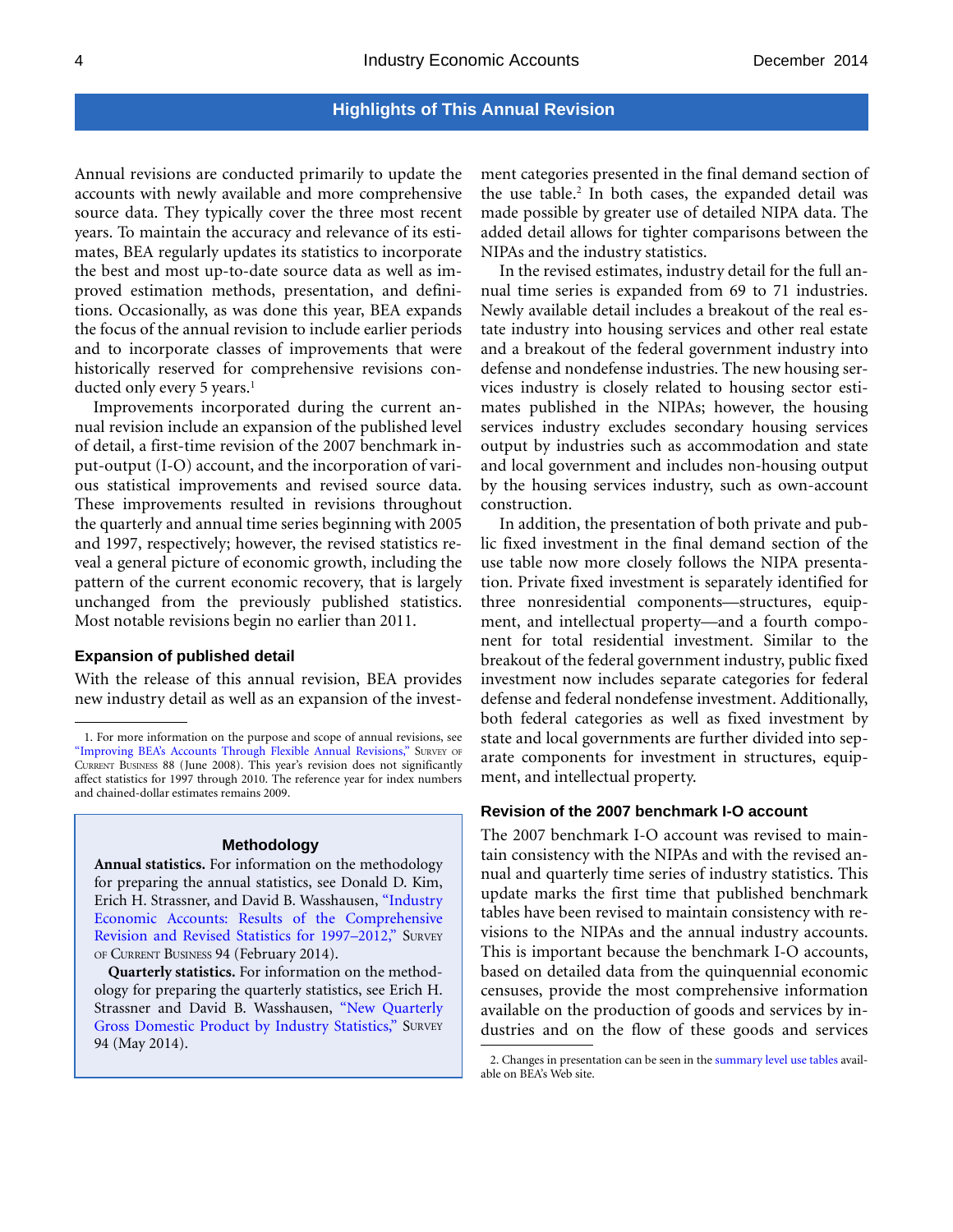among industries as part of the production process. This revision marks the final milestone in fully integrating the benchmark I-O accounts with the NIPAs and with other annual and quarterly industry statistics. Full integration enables users to continue analyzing detailed benchmark I-O statistics in a framework that is fully consistent with the most recent NIPA data and with other industry statistics.

#### **Statistical improvements and source data**

Statistical improvements are changes in procedures in order to incorporate new and improved estimation methods as well as newly available and revised source data. This annual revision included newly available Census Bureau survey data and newly available Department of Treasury Statistics of Income (SOI) Division data, which resulted in revisions in 2012 to many of the underlying components of nominal value added, including corporate profits, nonfarm proprietors' income, and net interest.

Estimates from the NIPAs are another major data source used in preparing BEA's industry accounts. While

 dexes (PPIs) into NIPA estimates used as deflators in the the 2014 NIPA annual revision includes changes back to 1999, incorporation of the revised data led to only minimal revisions prior to 2011. Notable revisions impacting the industry accounts include the incorporation of revised and newly available source data into NIPA estimates of personal consumption expenditures (PCE) and the incorporation of newly available producer price inconstruction industry.

 foreign travel resulted in an improved commodity distri- tions by type. For a complete list of principal source data Finally, a comprehensive restructuring of BEA's international economic accounts also resulted in a number of improvements to BEA's industry accounts. Revised estimates of total exports and imports resulted from the incorporation of this restructuring into the NIPAs. A new methodology for estimating average expenditures for bution for exports and imports. And an improved measure of import services was incorporated due to the availability of improved data on foreign trade transacused to estimate current-dollar output and prices, see tables A and B on pages 9–12.

#### **Acknowledgments**

 and Travel and Tourism Satellite Accounts Branch in ISD, C. Roberts. Edward T. Morgan, Chief of the Professional and Distrib- utive Services Branch in ISD, Matthew R. Russell, Chief Peter Kuhbach, Gregory R. Linder, and Sarah Osborne. Division (IAD) and David B. Wasshausen, Chief of the tion of the estimates. Carol E. Moylan, Associate Director Casey W. Ross, and Steven L. Zemanek. for Industry Economic Accounts, provided overall guid- *Health care; arts, entertainment, and recreation; and* Statistics Branch in IAD, managed the economic infor- Alexander M. Eisenmann, and Katharine E. Hamilton. mation systems used to produce and review the statistics. of the Goods, Inventories, and International Trade *Economic information systems:* Amanda S. Lyndaker, Branch in IAD, and Patricia A. Washington, Chief of the Personal Services and Government Branch in ISD, pro- Leung, Gabriel W. Medeiros, Wade M. Petty, Paul M. vided guidance and contributed to the preparation of the Rhodes, and Jeffrey A. Young. industry statistics and analysis. Donald D. Kim and Jef- *Other services, education, and government services:* and coordination of these statistics. Kali K. Kong, Special Linda Y. Wong.<br>Assistant to the Associate Director, Maxine V. Tiggle, and Professional services and value added: Jennifer Lee, Assistant to the Associate Director, Maxine V. Tiggle, and Patricia A. Wilkinson provided administrative and pro- Teresa L. Gilmore, and Ksenia E. Shadrina. gram assistance. *Transportation and warehousing:* William H. Nicolls IV.

*Utilities and distributive services:* Ricky L. Stewart, could not have been prepared.

Erich H. Strassner, Chief of the Industry Applications Louis E. Feagans, Mariana Matias, and Justin H. Settles.

and leasing: Mat-Industry Sector Division (ISD), supervised the prepara- thew B. Schroeder, Lolita V. Jamison, Ricci L. Reber,

ance. Thomas F. Howells III, Chief of the Input-Output *accommodation and food services:* Daniel W. Jackson,

*services:* Robert Paul V. Kern, Chief of the Information, Business Services, J. Corea, Benjamin J. Hobbs, Erin M. Ludlow, and Mandy

International trade and inventories: Kevin B. Barefoot, Peter Kuhbach, Gregory R. Linder, and Sarah Osborne.

Rajeshwari R. Bhosale, Matthew E. Calby, Douglas B.

frey A. Young provided valuable assistance in the review Brian M. Lindberg, Darlene C. Robinson-Smith, and

 of the statistics: Accounts Directorate under the direction of Associate The following staff also contributed to the preparation In addition, staff from the National Economic *Agriculture, mining, and manufacturing:* William A. Director Brent R. Moulton and staff from the Interna-Jolliff, Justin M. Harper, Patrick H. Martin, Simon N. tional Economic Accounts Directorate under the direc-Randrianarivelo, and Christopher N. Wilderman. tion of Associate Director Sarahelen Thompson made *Construction:* Ahmad Z. Yusuf. important contributions without which these statistics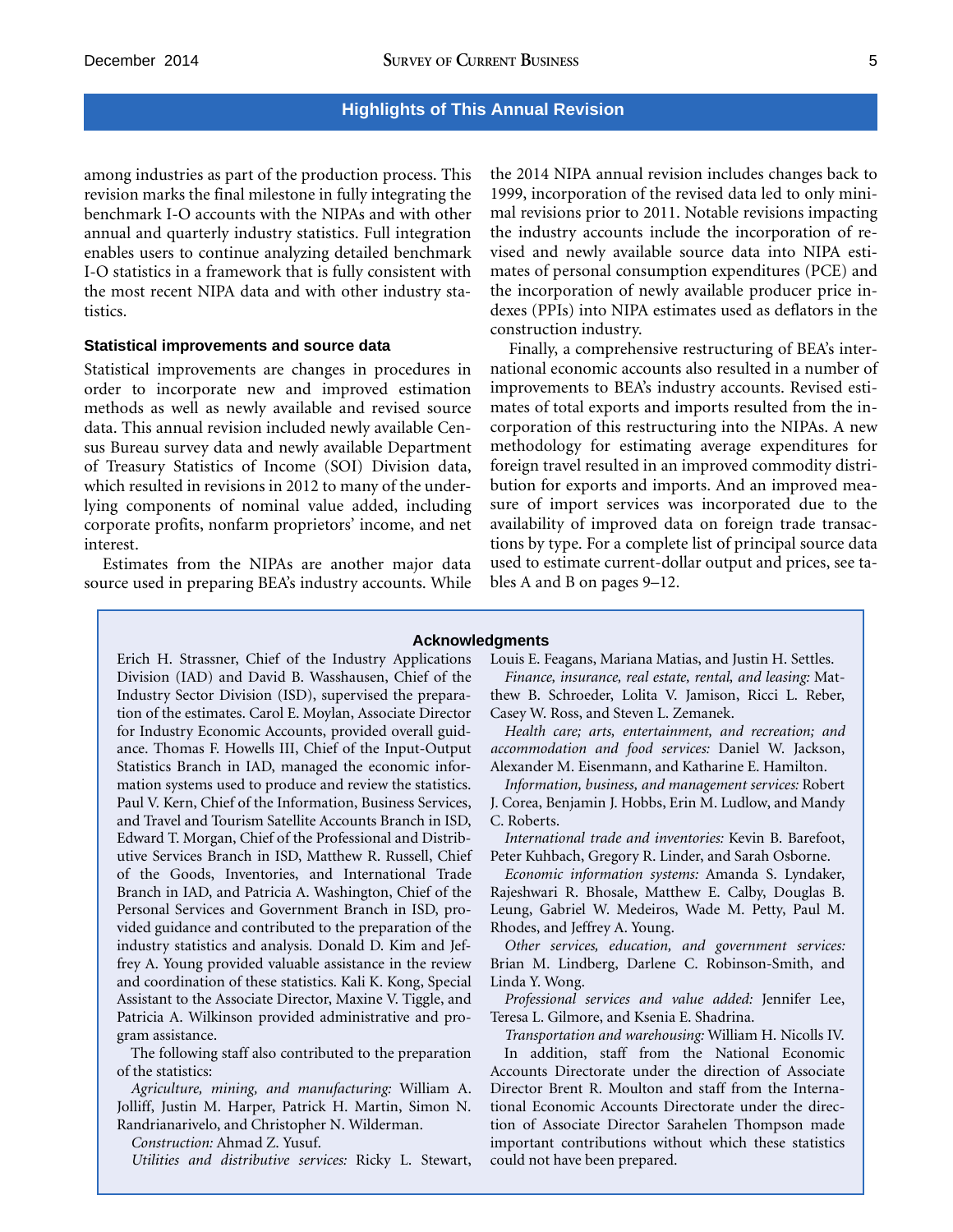#### **Revisions**

 partly offset by a sharper decline in the private goods-The percent change in real GDP for the first quarter of 2014 was revised up 0.8 percentage point to –2.1 percent from –2.9 percent. This upward revision primarily reflected a slower decline in the private services-producing sector, which fell at a rate of 1.7 percent in the revised statistics, compared with a decline of 3.2 percent in the previously published data. The revision in services was producing sector, which fell at a rate of 6.8 percent in the revised data compared to the 3.8 percent previously. The direction of growth was unchanged for 17 of 22 industry groups.

The statistics for quarters for 2005–2013 were benchmarked to their corresponding annual estimates, and revisions to these quarters typically follow the revisions to the annual data. Updated quarterly source data and revised seasonal factors also contribute to revisions to the earlier estimates for the quarters. Table 3 presents revi-

 sions to percent changes in real value added by industry group.

#### **2013**

Real growth in GDP was revised up 0.3 percentage point to 2.2 percent growth. A downward revision to growth in private goods-producing industries from 3.6 percent to 2.5 percent was largely offset by an upward revision to growth in private services-producing industries to 2.2 percent from 1.8 percent. A slower decline in government, which fell 0.6 percent compared with the previous estimate of 1.1 percent, also contributed to the upward revision in GDP growth. The direction of growth in real value added was unchanged for 21 of 22 major industry groups.

 industry was revised up to 4.6 percent from 2.0 percent. ● Finance and insurance was the leading contributor to the upward revision in real GDP growth; growth in this

|      |                                                                   | 2011    |                         | 2012     |         |                         | 2013     |         |                         |          |
|------|-------------------------------------------------------------------|---------|-------------------------|----------|---------|-------------------------|----------|---------|-------------------------|----------|
| Line |                                                                   | Revised | Previously<br>Published | Revision | Revised | Previously<br>Published | Revision | Revised | Previously<br>Published | Revision |
|      |                                                                   | 1.6     | 1.8                     | $-0.2$   | 2.3     | 2.8                     | $-0.5$   | 2.2     | 1.9                     | 0.3      |
|      |                                                                   | 1.8     | 1.9                     | $-0.1$   | 2.4     | 3.0                     | $-0.6$   | 2.3     | 2.3                     | 0.0      |
| 3    |                                                                   | $-4.4$  | $-4.0$                  | $-0.4$   | $-3.4$  | 0.3                     | $-3.7$   | 12.0    | 16.4                    | $-4.4$   |
|      |                                                                   | 6.4     | 9.9                     | $-3.5$   | 10.1    | 14.0                    | $-3.9$   | 4.1     | 1.8                     | 2.3      |
| 5    |                                                                   | 1.3     | 1.7                     | $-0.4$   | 0.5     | 1.8                     | $-1.3$   | 1.0     | 1.8                     | $-0.8$   |
| 6    |                                                                   | $-0.5$  | 0.0                     | $-0.5$   | 4.1     | 4.0                     | 0.1      | 1.9     | 1.5                     | 0.4      |
|      |                                                                   | 0.3     | 0.7                     | $-0.4$   | 0.7     | 1.9                     | $-1.2$   | 1.4     | 3.1                     | $-1.7$   |
| 8    |                                                                   | 6.3     | 6.3                     | 0.0      | 3.2     | 4.1                     | $-0.9$   | 1.7     | 1.0                     | 0.7      |
| 9    |                                                                   | $-6.0$  | $-5.1$                  | $-0.9$   | $-2.0$  | $-0.5$                  | $-1.5$   | 1.1     | 5.3                     | $-4.2$   |
| 10   |                                                                   | 2.1     | 1.5                     | 0.6      | 3.2     | 2.6                     | 0.6      | 1.6     | 1.5                     | 0.1      |
| 11   |                                                                   | 0.6     | 1.2                     | $-0.6$   | 1.7     | 1.3                     | 0.4      | 2.4     | 2.1                     | 0.3      |
| 12   |                                                                   | 3.6     | 3.4                     | 0.2      | 0.2     | 1.1                     | $-0.9$   | 0.7     | 1.0                     | $-0.3$   |
| 13   |                                                                   | 0.1     | 2.2                     | $-2.1$   | 1.7     | 4.4                     | $-2.7$   | 4.4     | 3.2                     | 1.2      |
| 14   | Finance, insurance, real estate, rental, and leasing              | 2.1     | 1.1                     | 1.0      | 2.7     | 2.2                     | 0.5      | 2.6     | 1.8                     | 0.8      |
| 15   |                                                                   | 1.0     | $-0.7$                  | 1.7      | 4.2     | 2.3                     | 1.9      | 4.6     | 2.0                     | 2.6      |
| 16   |                                                                   | 2.7     | 2.0                     | 0.7      | 1.9     | 2.2                     | $-0.3$   | 1.6     | 1.6                     | 0.0      |
| 17   |                                                                   | 3.8     | 4.5                     | $-0.7$   | 4.4     | 4.6                     | $-0.2$   | 1.8     | 2.0                     | $-0.2$   |
| 18   | Professional, scientific, and technical services                  | 3.6     | 4.3                     | $-0.7$   | 3.3     | 4.2                     | $-0.9$   | 0.7     | 1.5                     | $-0.8$   |
| 19   |                                                                   | 4.4     | 4.9                     | $-0.5$   | 8.1     | 8.1                     | 0.0      | 4.6     | 5.8                     | $-1.2$   |
| 20   |                                                                   | 3.7     | 4.7                     | $-1.0$   | 4.8     | 3.7                     | 1.1      | 2.6     | 0.7                     | 1.9      |
| 21   | Educational services, health care, and social assistance          | 1.6     | 1.4                     | 0.2      | 1.4     | 2.5                     | $-1.1$   | 1.9     | 1.9                     | 0.0      |
| 22   |                                                                   | 0.8     | $-0.1$                  | 0.9      | $-0.3$  | 1.0                     | $-1.3$   | $-1.4$  | $-0.9$                  | $-0.5$   |
| 23   |                                                                   | 1.7     | 1.6                     | 0.1      | 1.7     | 2.7                     | $-1.0$   | 2.4     | 2.3                     | 0.1      |
| 24   | Arts, entertainment, recreation, accommodation, and food services | 3.9     | 4.4                     | $-0.5$   | 2.2     | 2.7                     | $-0.5$   | 2.0     | 2.0                     | 0.0      |
| 25   |                                                                   | 2.0     | 4.2                     | $-2.2$   | 2.7     | 2.3                     | 0.4      | 3.5     | 1.7                     | 1.8      |
| 26   |                                                                   | 4.6     | 4.5                     | 0.1      | 2.0     | 2.8                     | $-0.8$   | 1.4     | 2.1                     | $-0.7$   |
| 27   |                                                                   | $-0.4$  | $-0.5$                  | 0.1      | 2.0     | 1.9                     | 0.1      | 0.7     | $-0.6$                  | 1.3      |
| 28   |                                                                   | $-0.4$  | -0.4                    | 0.0      | $-0.5$  | $-0.2$                  | $-0.3$   | $-0.6$  | $-1.1$                  | 0.5      |
| 29   |                                                                   | 0.2     | 0.2                     | 0.0      | $-0.5$  | $-1.0$                  | 0.5      | $-3.0$  | $-3.3$                  | 0.3      |
| 30   |                                                                   | $-0.7$  | $-0.6$                  | $-0.1$   | $-0.4$  | 0.2                     | $-0.6$   | 0.5     | 0.0                     | 0.5      |
|      | Addenda:                                                          |         |                         |          |         |                         |          |         |                         |          |
| 31   |                                                                   | 0.6     | 1.4                     | $-0.8$   | 2.2     | 3.7                     | $-1.5$   | 2.5     | 3.6                     | $-1.1$   |
| 32   |                                                                   | 2.1     | 2.1                     | 0.0      | 2.5     | 2.7                     | $-0.2$   | 2.2     | 1.8                     | 0.4      |
| 33   | Information-communications-technology-producing industries 3      | 3.5     | 4.7                     | $-1.2$   | 3.6     | 7.2                     | $-3.6$   | 4.4     |                         |          |
|      |                                                                   |         |                         |          |         |                         |          |         | .                       |          |

**Table 3. Revisions to Percent Change in Real Value Added by Industry Group** 

 1. Consists of agriculture, forestry, fishing, and hunting; mining; construction; and manufacturing. services; and other services, except government. finance, insurance, real estate, rental, and leasing; professional and business services; educational energy instruments manufacturing); software publishers; broadcasting and tele-traing and tele-traing and tele-traing and

3. Consists of computer and electronic product manufacturing (excluding navigational, measuring, electromedical, and control instruments manufacturing); software publishers; broadcasting and teleservices, health care, and social assistance; arts, entertainment, recreation, accommodation, and food communications; data processing, hosting and related services; Internet publishing and broadcasting<br>and Web search port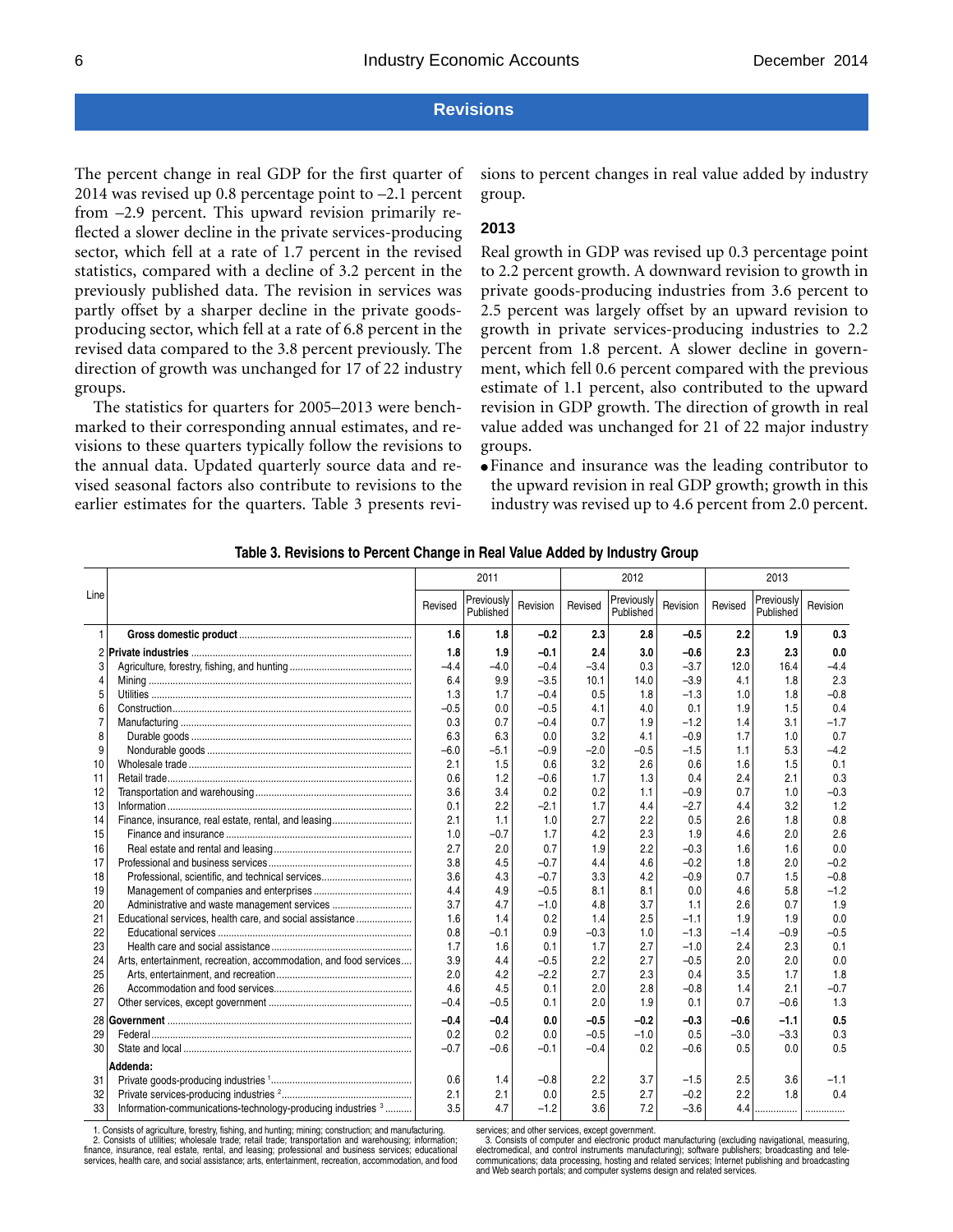#### **Revisions**

This revision stems largely from the incorporation of newly available data from the quarterly census of employment and wages and revised business income data from the NIPAs. In addition, revised statistics show positive growth for finance and insurance in 4 of 5 years since a decline of 13.0 percent in 2008.

 ● A downward revision to growth in nondurable-goods manufacturing partly offset the upward revision to finance and insurance, growing 1.1 percent compared with 5.3 percent in the previously published estimates. Within the industry group, real value added for petroleum and coal product manufacturing turned up for the first time since 2008, reflecting a downturn in gross output prices for the industry.

#### **2012**

 Real GDP growth was revised down 0.5 percentage point to 2.3 percent; both private goods-producing industries and private services-producing industries contributed to the revision. Growth in private goods-producing industries was revised down 1.5 percentage points to 2.2 percent growth, and growth in private services-producing

industries was revised down 0.2 percentage point to 2.5 percent. The direction of growth in real value added was unchanged for 20 out of 22 major industry groups.

- Information was the leading contributor to the downward revision; growth in this industry was revised to 1.7 percent, down 2.7 percentage points from 4.4 percent. This change reflected the incorporation of revised SAS data as well as a notable downward revision to gross operating surplus due to the incorporation of newly available SOI data.
- ●Mining was the second-largest contributor to the downward revision; growth in this industry was revised down to 10.1 percent from 14.0 percent. This change reflected downward revisions throughout the sector and was driven primarily by the incorporation of newly available SOI data affecting corporate profits, nonfarm proprietor's income, and net interest.

#### **2011**

Real GDP growth was revised down to 1.6 percent from 1.8 percent. The revision reflected a downward revision to growth in private goods-producing industries to 0.6

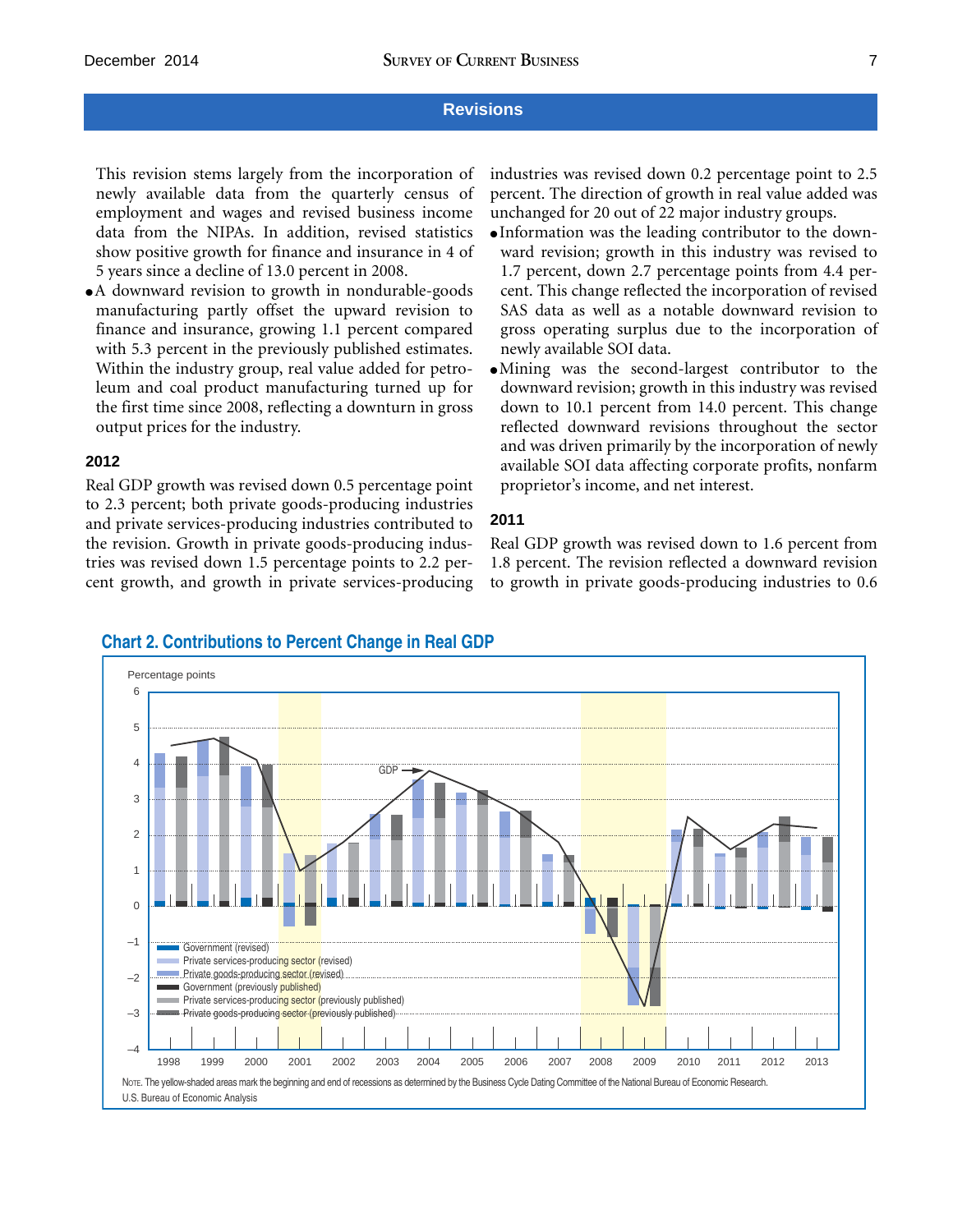#### **Revisions**

percent from 1.4 percent. Growth in private servicesproducing industries was unchanged at 2.1 percent. The direction of growth was unchanged in 19 out of 22 major industry groups.

 ward revision in real GDP growth; growth in informa- industry, which declined 1.9 percent compared with a ● Information was the largest contributor to the downtion was revised to 0.1 percent from 2.2 percent previously. Within information, the main source of revision was the broadcasting and telecommunications previous increase of 1.9 percent. This revision was primarily due to the incorporation of revised SOI data on corporate profits.

 Revisions within this industry were widespread with ●Mining was the second-largest contributor to the downward revision in real GDP growth; growth in this industry was revised to 6.4 percent from 9.9 percent. revisions in all industries driven by downward revisions in gross operating surplus.

#### **1997–2010**

 revised statistics continue to support the previously pub- lished analysis of industry contributions to the most re-Before 2011, the industry contributors to GDP growth are little changed compared with earlier estimates. The cent business cycles.

#### **Data Availability and Upcoming Releases**

 **Data availability.** The full time series of industry statis- tics are available interactively on BEA's Web site. The tables both before and after redefinitions as well as [GDP-by-industry section](http://www.bea.gov/iTable/index_industry_gdpIndy.cfm) includes real, current-dollar, and price data for value added, gross output, intermediate inputs, and KLEMS statistics. The [input-output sec](http://www.bea.gov/iTable/index_industry_io.cfm)[tion](http://www.bea.gov/iTable/index_industry_io.cfm) includes an annual time series of make and use direct and total requirements tables. Links to the 2007 benchmark input-output account can also be found here.

**Upcoming data releases.** On January 22, 2015, BEA will release GDP by industry estimates for the third quarter of 2014.

 In addition, a new time series of current-dollar histor- composition of the U.S. economy and will be updated as necessary to remain consistent with the latest published ical input-output tables will be released during fiscal year 2015 for the period 1947–1997. This will be the first release of its kind, making a time series of historical make and use tables available that are consistent with currently published statistics for 1997 forward. These estimates will provide a long-term view of the industry data for more recent periods.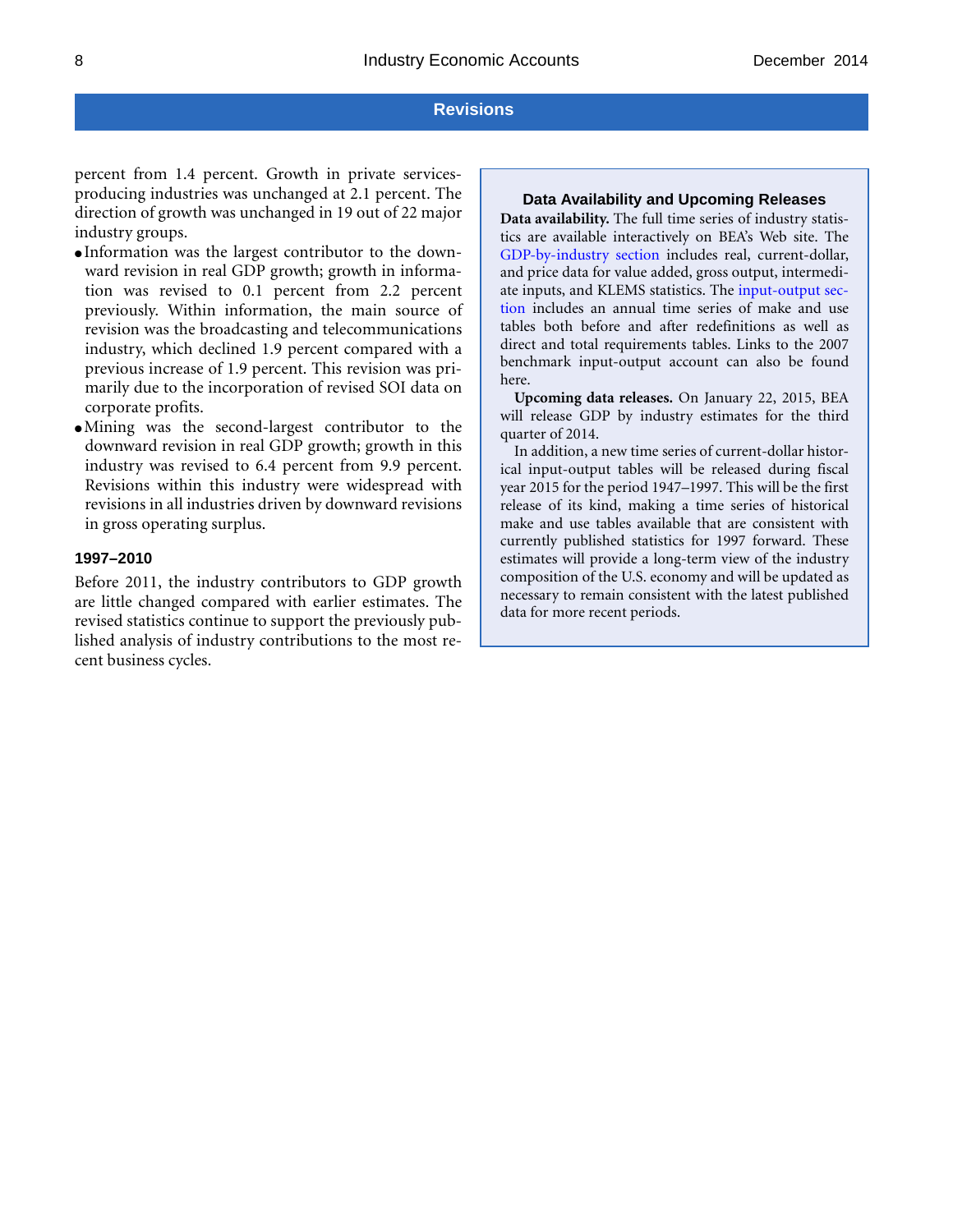# **Principal Sources of Data for the Annual Statistics**

# **Table A. Principal Sources of Data for Annual Industry and Commodity Output and Prices**—Continues

| Industry and commodity                                                     | Source data for current-dollar statistics                                                                                                                                                                                                                                                                                                          | Source data for price indexes                                                                                                                          |
|----------------------------------------------------------------------------|----------------------------------------------------------------------------------------------------------------------------------------------------------------------------------------------------------------------------------------------------------------------------------------------------------------------------------------------------|--------------------------------------------------------------------------------------------------------------------------------------------------------|
| Agriculture, forestry, fishing,<br>and hunting                             |                                                                                                                                                                                                                                                                                                                                                    |                                                                                                                                                        |
| Farms                                                                      | Farm output from the Bureau of Economic Analysis (BEA) national<br>income and product accounts (NIPAs) based on U.S. Department of<br>Agriculture (USDA) data.                                                                                                                                                                                     | NIPA prices based on USDA price indexes received by farmers; Bureau<br>of Labor Statistics (BLS) Producer Price Index (PPI) data.                      |
| Forestry, fishing, and related<br>activities                               | For forestry, NIPA farm output; for logging and forestry support activities,<br>Census Bureau annual survey of manufactures (ASM), Census Bureau<br>manufacturers shipments, inventories, and orders survey (M3) data; for<br>fishing, hunting and trapping, commercial landings data from the<br>National Oceanic and Atmospheric Administration. | BLS PPI; NIPA personal consumption expenditure (PCE) price indexes;<br>USDA/National Agricultural Statistics Service unit prices.                      |
| Mining                                                                     |                                                                                                                                                                                                                                                                                                                                                    |                                                                                                                                                        |
| Oil and gas extraction                                                     | Energy Information Administration (EIA) data on quantities produced and<br>prices.                                                                                                                                                                                                                                                                 | BLS PPI and EIA.                                                                                                                                       |
| Mining, except oil and gas                                                 | For coal mining, EIA U.S. Coal Supply and Demand in Review; for<br>uranium, EIA Uranium Marketing Annual Report; for all other, U.S.<br>Geological Survey (USGS) Mineral Commodity Summaries.                                                                                                                                                      | EIA, USGS, and BLS PPI.                                                                                                                                |
| Support activities for mining                                              | For mining exploration, trade source data on drilling costs and footage<br>drilled; all other support activities, USGS Mineral Commodity<br>Summaries.                                                                                                                                                                                             | EIA, USGS, BLS PPI, and trade sources.                                                                                                                 |
| <b>Utilities</b>                                                           | For electric power generation and supply, EIA forms 861 and 826; for<br>natural gas distribution, EIA Natural Gas Monthly; for water, sewage and<br>other systems, Census Bureau service annual survey (SAS).                                                                                                                                      | BLS Consumer Price Index (CPI) and BLS PPI.                                                                                                            |
| Construction                                                               |                                                                                                                                                                                                                                                                                                                                                    |                                                                                                                                                        |
| Residential                                                                | Census Bureau construction spending (value-put-in-place) survey.                                                                                                                                                                                                                                                                                   | Census Bureau price deflator for new single-family houses under<br>construction and BEA prices for multi-family home construction.                     |
| Nonresidential                                                             | Census Bureau construction spending (value-put-in-place) survey, U.S.<br>Department of Defense (DOD) expenditures, USDA expenditures, and<br>BLS occupational employment statistics.                                                                                                                                                               | BLS PPI and BEA composite prices based on trade source data and on<br>the Census Bureau price deflator for single-family houses under<br>construction. |
| Manufacturing                                                              | Census Bureau M3 shipments and inventories data, ASM data,<br>nonemployer survey data, and EIA production data and BLS PPI.                                                                                                                                                                                                                        | BLS PPI and NIPA price indexes based on DOD prices paid for military<br>equipment, and NIPA hedonic prices.                                            |
| Wholesale trade                                                            | Census Bureau monthly wholesale trade survey and annual wholesale<br>trade survey data.                                                                                                                                                                                                                                                            | BLS PPI and NIPA sales deflators.                                                                                                                      |
| <b>Retail trade</b>                                                        | Census Bureau monthly retail trade survey and annual retail trade survey<br>(ARTS) data.                                                                                                                                                                                                                                                           | BLS PPI and NIPA sales deflators.                                                                                                                      |
| Transportation and<br>warehousing                                          |                                                                                                                                                                                                                                                                                                                                                    |                                                                                                                                                        |
| Air transportation                                                         | Bureau of Transportation Statistics (BTS) Air Carrier Financial Statistics<br>(ACFS) and U.S. Air Carrier Traffic Statistics (ACTS) and BEA foreign<br>trade statistics.                                                                                                                                                                           | BLS PPI.                                                                                                                                               |
| Rail transportation                                                        | For rail passenger, Amtrak Annual Report; for rail freight, Department of<br>Transportation (DOT) Surface Transportation Board (STB) selected<br>earnings data.                                                                                                                                                                                    | BLS PPI.                                                                                                                                               |
| Water transportation                                                       | Census Bureau SAS data.                                                                                                                                                                                                                                                                                                                            | For freight, BLS PPI; for passenger, BLS CPI.                                                                                                          |
| Truck transportation                                                       | Census Bureau SAS data.                                                                                                                                                                                                                                                                                                                            | BLS PPI.                                                                                                                                               |
| Transit and ground passenger<br>transportation                             | Census Bureau SAS data and PCE for ground passenger transportation.                                                                                                                                                                                                                                                                                | BLS PPI and NIPA PCE prices.                                                                                                                           |
| Pipeline transportation                                                    | Census Bureau SAS data.                                                                                                                                                                                                                                                                                                                            | BLS PPI.                                                                                                                                               |
| Other transportation and<br>support activities                             | Census Bureau SAS data, American Public Transportation Association,<br>ACFS, STB, BLS Quarterly Census of Employment and Wages<br>(QCEW), NIPA PCE, and trade source data for receipts.                                                                                                                                                            | BLS PPI and NIPA PCE prices.                                                                                                                           |
| Warehousing and storage                                                    | Census Bureau SAS data.                                                                                                                                                                                                                                                                                                                            | BLS PPI.                                                                                                                                               |
| Information                                                                |                                                                                                                                                                                                                                                                                                                                                    |                                                                                                                                                        |
| Publishing industries, except<br>Internet (includes software)              | Census Bureau SAS data.                                                                                                                                                                                                                                                                                                                            | BLS PPI and BEA price indexes for software.                                                                                                            |
| Motion picture and sound<br>recording industries                           | Census Bureau SAS data.                                                                                                                                                                                                                                                                                                                            | NIPA PCE prices.                                                                                                                                       |
| Broadcasting and<br>telecommunications                                     | Census Bureau SAS data.                                                                                                                                                                                                                                                                                                                            | BLS PPI.                                                                                                                                               |
| Data processing, Internet<br>publishing, and other<br>information services | Census Bureau SAS data.                                                                                                                                                                                                                                                                                                                            | BLS PPI and NIPA PCE prices.                                                                                                                           |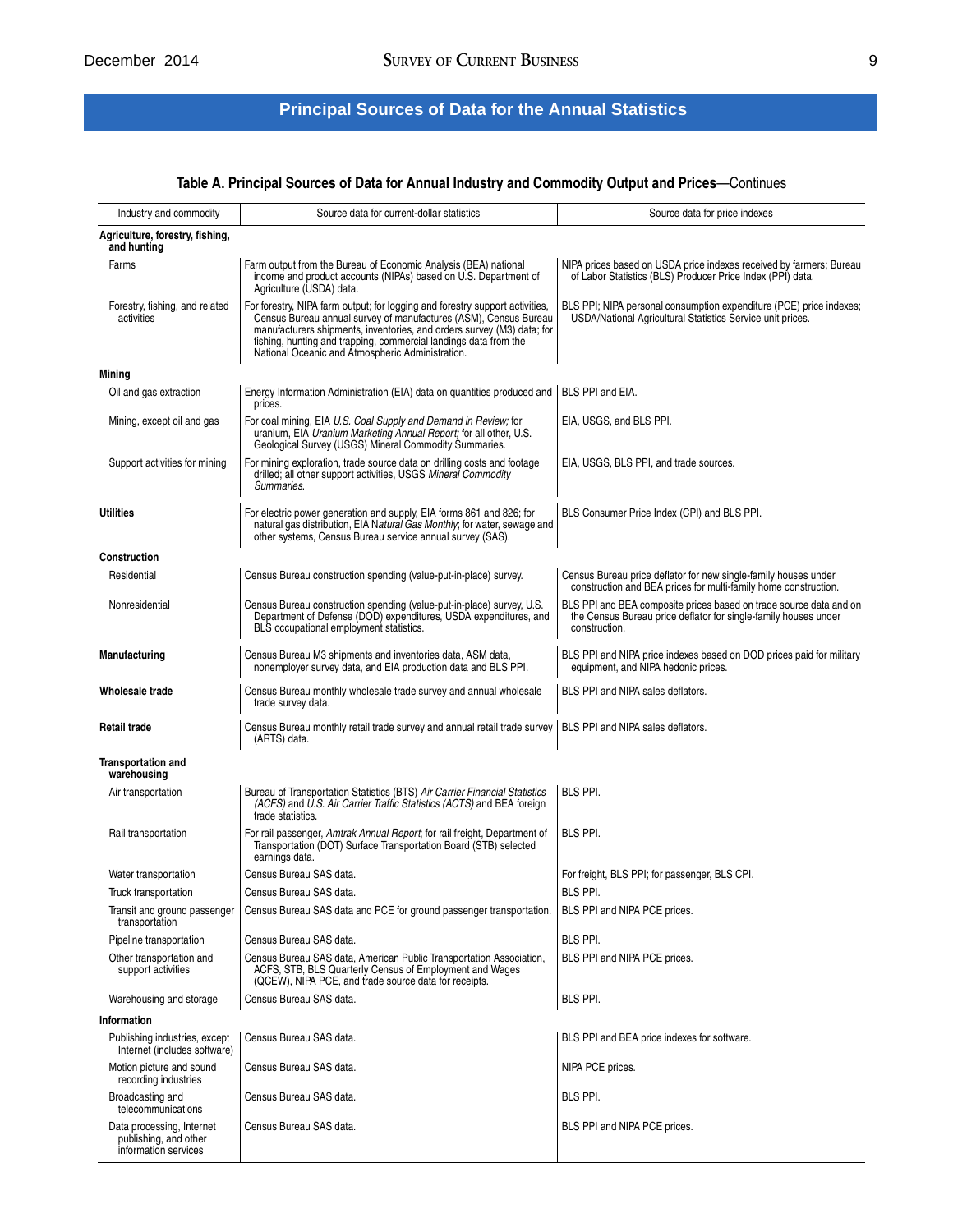# **Principal Sources of Data for the Annual Statistics**

# **Table A. Principal Sources of Data for Annual Industry and Commodity Output and Prices**—Table Ends

| Industry and commodity                                                    | Source data for current-dollar statistics                                                                                                                                                                                                                                                                                                       | Source data for price indexes                                                                                                                                                                                             |
|---------------------------------------------------------------------------|-------------------------------------------------------------------------------------------------------------------------------------------------------------------------------------------------------------------------------------------------------------------------------------------------------------------------------------------------|---------------------------------------------------------------------------------------------------------------------------------------------------------------------------------------------------------------------------|
| <b>Finance and insurance</b>                                              |                                                                                                                                                                                                                                                                                                                                                 |                                                                                                                                                                                                                           |
| Federal Reserve banks, credit<br>intermediation and related<br>activities | Census Bureau SAS data, Federal Deposit Insurance Corporation commercial bank<br>call report data, Federal Reserve Board (FRB) data, National Credit Union<br>Administration, Office of Thrift Supervision data, and NIPA measures of financial<br>services indirectly measured.                                                                | BLS PPI, FRB-priced services, and NIPA PCE prices.                                                                                                                                                                        |
| Securities, commodity contracts,<br>and investments                       | Securities and Exchange Commission FOCUS Report and Census Bureau SAS data;<br>BLS QCEW for auxiliary industries.                                                                                                                                                                                                                               | BLS PPI and NIPA PCE prices based on both BLS<br>CPI and PPI.                                                                                                                                                             |
| Insurance carriers and related<br>activities                              | For property and casualty insurance, life insurance, and reinsurance, private trade<br>source data and Census Bureau SAS; for medical and hospitalization Insurance,<br>private trade source data and NIPA statistics on medical and hospital insurance<br>premiums.                                                                            | BLS PPI and NIPA PCE prices.                                                                                                                                                                                              |
| Funds, trusts, and other financial<br>vehicles                            | NIPA imputed service charges for other financial institutions and Employee Benefits<br>Security Administration data on pension funds.                                                                                                                                                                                                           | NIPA PCE prices.                                                                                                                                                                                                          |
| Real estate and rental and leasing                                        |                                                                                                                                                                                                                                                                                                                                                 |                                                                                                                                                                                                                           |
| Real estate                                                               | For residential dwellings, NIPA housing data and USDA data on farm housing; for<br>nonresidential structures, Internal Revenue Service (IRS) tabulations of business tax<br>returns, NIPA rental value of buildings owned by nonprofits, and NIPA foreign trade<br>statistics.                                                                  | For residential dwellings, NIPA PCE prices and NIPA<br>implicit price deflators for farm rents paid; for<br>nonresidential structures, BLS PPI; for real estate<br>managers and agents, BLS PPI and trade source<br>data. |
| Rental and leasing services and<br>lessors of intangible assets           | For rental and leasing services, Census Bureau SAS data; for royalties, IRS<br>tabulations of business tax returns.                                                                                                                                                                                                                             | BLS PPI, BTS and construction index, mining, crude<br>oil receipts.                                                                                                                                                       |
| Professional, scientific, and<br>technical services                       |                                                                                                                                                                                                                                                                                                                                                 |                                                                                                                                                                                                                           |
| Legal services                                                            | Census Bureau SAS data.                                                                                                                                                                                                                                                                                                                         | BLS PPI and NIPA PCE prices.                                                                                                                                                                                              |
| Computer systems design and<br>related services                           | Census Bureau SAS data.                                                                                                                                                                                                                                                                                                                         | BEA price indexes for software.                                                                                                                                                                                           |
| Miscellaneous professional,<br>scientific and technical services          | Census Bureau SAS data.                                                                                                                                                                                                                                                                                                                         | BLS PPI and NIPA PCE prices.                                                                                                                                                                                              |
| Management of companies and<br>enterprises                                | BLS QCEW data.                                                                                                                                                                                                                                                                                                                                  | BLS PPI.                                                                                                                                                                                                                  |
| Administrative and waste<br>management services                           | Census Bureau SAS data; BLS QCEW for auxiliary industries.                                                                                                                                                                                                                                                                                      | BLS PPI.                                                                                                                                                                                                                  |
| <b>Educational services</b>                                               | PCE data for education services based on data from the Department of Education and<br>data from BLS consumer expenditure survey.                                                                                                                                                                                                                | NIPA PCE prices.                                                                                                                                                                                                          |
| Health care and social assistance                                         | Census Bureau SAS data.                                                                                                                                                                                                                                                                                                                         | BLS PPI and NIPA PCE prices.                                                                                                                                                                                              |
| Arts, entertainment, and<br>recreation                                    | Census Bureau SAS data.                                                                                                                                                                                                                                                                                                                         | NIPA PCE prices.                                                                                                                                                                                                          |
| <b>Accommodation and food</b><br>services                                 |                                                                                                                                                                                                                                                                                                                                                 |                                                                                                                                                                                                                           |
| Accommodations                                                            | For hotels and motels, PCE; for all other traveler accommodations and bed and<br>breakfasts, BLS QCEW data.                                                                                                                                                                                                                                     | BLS PPI and NIPA PCE prices.                                                                                                                                                                                              |
| Food services and drinking places                                         | Census Bureau ARTS data.                                                                                                                                                                                                                                                                                                                        | BLS PPI.                                                                                                                                                                                                                  |
| Other services, except<br>aovernment                                      | For religious, grant making, civic and other nonprofit services, personal services, and   NIPA PCE prices.<br>dry cleaning services, Census Bureau SAS data, PCE, and data from the National<br>Center for Charitable Statistics; for repair and maintenance, BLS QCEW; for private<br>household services. PCE.                                 |                                                                                                                                                                                                                           |
| Federal                                                                   |                                                                                                                                                                                                                                                                                                                                                 |                                                                                                                                                                                                                           |
| General government                                                        | NIPA government expenditure statistics; for federal structures, DOD investment<br>expenditures.                                                                                                                                                                                                                                                 | NIPA price indexes based on BLS PPI and CPI; for<br>military facilities, DOD data on employment, prices<br>for military construction, and construction cost<br>indexes from trade sources.                                |
| Government enterprises                                                    | U.S. Postal Service receipts, EIA data for electric utilities, Overseas Private Investment<br>Corporation, and Federal Housing Administration data; government agency data for<br>specific federal enterprises.                                                                                                                                 | BLS PPI.                                                                                                                                                                                                                  |
| <b>State and local</b>                                                    |                                                                                                                                                                                                                                                                                                                                                 |                                                                                                                                                                                                                           |
| General government                                                        | NIPA government expenditure statistics.                                                                                                                                                                                                                                                                                                         | BLS PPI and NIPA PCE prices.                                                                                                                                                                                              |
| Government enterprises                                                    | NIPA statistics on government enterprises based on the Census Bureau annual survey<br>of government finances; for Alaskan ferries, waterports, and airports, Alaska<br>Railroad Administration; for electric utilities, EIA data; for state and local government<br>structures, Census Bureau construction spending (value-putin-place) survey. | BLS PPI.                                                                                                                                                                                                                  |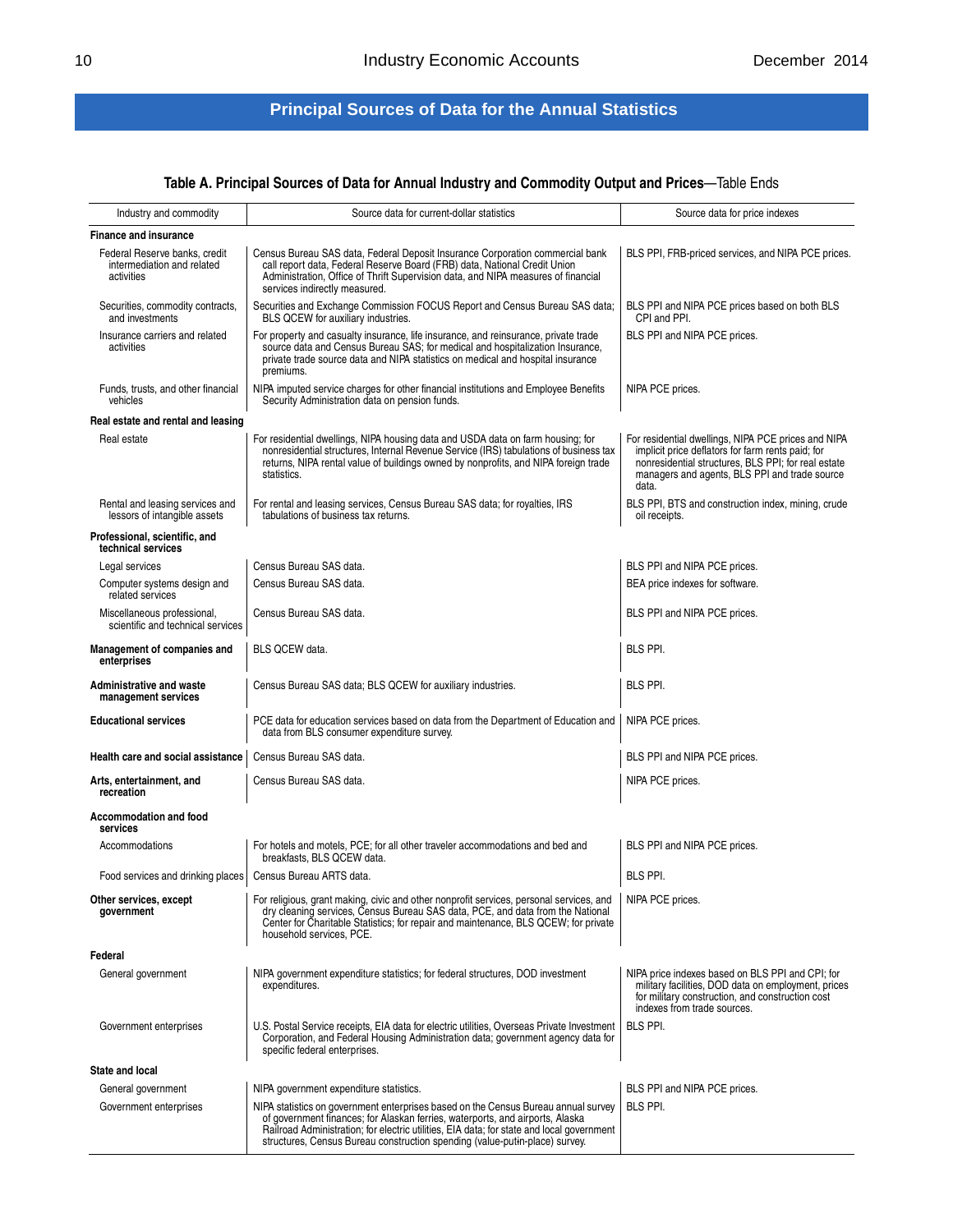#### **Principal Sources of Data for the Quarterly Statistics**

# **Table B. Principal Sources of Data for Quarterly Industry and Commodity Output and Prices**—Continues

| Industry and commodity                                                     | Source data for current-dollar statistics                                                                                                                                                                                                                                                                | Source data for price indexes                                                                                                                                                                                                                                                                                                                                                                                                                                                                                                                     |  |  |  |
|----------------------------------------------------------------------------|----------------------------------------------------------------------------------------------------------------------------------------------------------------------------------------------------------------------------------------------------------------------------------------------------------|---------------------------------------------------------------------------------------------------------------------------------------------------------------------------------------------------------------------------------------------------------------------------------------------------------------------------------------------------------------------------------------------------------------------------------------------------------------------------------------------------------------------------------------------------|--|--|--|
| Agriculture, forestry, fishing,<br>and hunting                             |                                                                                                                                                                                                                                                                                                          |                                                                                                                                                                                                                                                                                                                                                                                                                                                                                                                                                   |  |  |  |
| Farms                                                                      | Farm output from the Bureau of Economic Analysis (BEA) national income<br>and product accounts (NIPAs) based on U.S. Department of Agriculture<br>(USDA) data.                                                                                                                                           | NIPA prices based on USDA price indexes received by farmers.                                                                                                                                                                                                                                                                                                                                                                                                                                                                                      |  |  |  |
| Forestry, fishing, and related<br>activities                               | For forestry, Federal Reserve Board (FRB) industrial production index (IPI)<br>and Bureau of Labor Statistics (BLS) Producer Price Index (PPI); for<br>fishing, commercial fishery landings data from the National Oceanic and<br>Atmospheric Administration.                                            | BLS PPI and USDA/National Agricultural Statistics Service unit<br>prices.                                                                                                                                                                                                                                                                                                                                                                                                                                                                         |  |  |  |
| <b>Mining</b>                                                              |                                                                                                                                                                                                                                                                                                          |                                                                                                                                                                                                                                                                                                                                                                                                                                                                                                                                                   |  |  |  |
| Oil and gas extraction                                                     | FRB IPI and BLS PPI.                                                                                                                                                                                                                                                                                     | BLS PPI.                                                                                                                                                                                                                                                                                                                                                                                                                                                                                                                                          |  |  |  |
| Mining, except oil and gas                                                 | FRB IPI and BLS PPI.                                                                                                                                                                                                                                                                                     | <b>BLS PPI.</b>                                                                                                                                                                                                                                                                                                                                                                                                                                                                                                                                   |  |  |  |
| Support activities for mining                                              | FRB IPI, BLS PPI, and NIPA fixed investment in mining exploration based on<br>trade source data.                                                                                                                                                                                                         | BLS PPI and NIPA prices based on trade source data.                                                                                                                                                                                                                                                                                                                                                                                                                                                                                               |  |  |  |
| <b>Utilities</b>                                                           | For electric power generation, transmission, and distribution, Energy<br>Information Association (EIA) form 826; for natural gas distribution, EIA<br>form 857; for water, sewage, and other systems, Census Bureau Quarterly<br>Services Survey (QSS).                                                  | BLS Consumer Price Index (CPI) and BLS PPI.                                                                                                                                                                                                                                                                                                                                                                                                                                                                                                       |  |  |  |
| Construction                                                               |                                                                                                                                                                                                                                                                                                          |                                                                                                                                                                                                                                                                                                                                                                                                                                                                                                                                                   |  |  |  |
| Residential                                                                | NIPA fixed investment in structures based primarily on Census Bureau<br>construction spending (value-put-in-place) survey.                                                                                                                                                                               | Census Bureau price deflator for new single-family houses under<br>construction and BEA prices for multi-family home construction.                                                                                                                                                                                                                                                                                                                                                                                                                |  |  |  |
| Nonresidential                                                             | NIPA fixed investment in structures based primarily on Census Bureau<br>construction spending (value-put-in-place) survey.                                                                                                                                                                               | BEA composite prices based on trade source data and on data from<br>the Bureau of Reclamation and BLS PPI.                                                                                                                                                                                                                                                                                                                                                                                                                                        |  |  |  |
| Manufacturing                                                              | Census Bureau Manufacturers' shipments, inventories, and orders survey<br>(M3) and NIPA electronic computer shipments; for petroleum products, EIA<br>production data and BLS PPI.                                                                                                                       | BLS PPI and NIPA price indexes based on Department of Defense<br>(DOD) prices paid for military equipment, and NIPA hedonic<br>prices.                                                                                                                                                                                                                                                                                                                                                                                                            |  |  |  |
| Wholesale trade                                                            | Census Bureau monthly wholesale trade survey data.                                                                                                                                                                                                                                                       | BLS PPI and NIPA sales deflators.                                                                                                                                                                                                                                                                                                                                                                                                                                                                                                                 |  |  |  |
| <b>Retail trade</b>                                                        | Census Bureau monthly retail trade survey data.                                                                                                                                                                                                                                                          | BLS PPI and NIPA sales deflators.                                                                                                                                                                                                                                                                                                                                                                                                                                                                                                                 |  |  |  |
| <b>Transportation and</b><br>warehousing                                   | For air transportation, NIPA personal consumption expenditures (PCE) and<br>Census Bureau QSS data; for rail transportation, Surface Transportation<br>Board freight earnings data; for water, truck, transit and ground passenger,<br>pipeline transportation, and warehousing, Census Bureau QSS data. | For air transportation, BLS PPI, Bureau of Transportation Statistics<br>price deflators, and NIPA PCE prices; for rail, BLS PPI for rail<br>passenger transportation and BLS PPI for freight; for water<br>transportation, BLS PPI, BLS CPI, and trade source data; for<br>truck transportation, BLS PPI; for transit and ground passenger<br>transportation, NIPA PCE prices and BLS PPI, for pipeline<br>transportation, BLS PPI; for warehousing, BLS PPI; for other<br>transportation and support activities, NIPA PCE prices and BLS<br>PPI. |  |  |  |
| Information                                                                | Census Bureau QSS data, BLS quarterly census of employment and wages<br>(QCEW), and box office revenues from trade source data.                                                                                                                                                                          | For publishing industries (including software), BEA prices for<br>software and BLS PPI; for information and data processing, NIPA<br>PCE prices and BLS PPI.                                                                                                                                                                                                                                                                                                                                                                                      |  |  |  |
| <b>Finance and insurance</b>                                               |                                                                                                                                                                                                                                                                                                          |                                                                                                                                                                                                                                                                                                                                                                                                                                                                                                                                                   |  |  |  |
| Federal Reserve banks, credit<br>intermediation, and related<br>activities | Census Bureau QSS data, Federal Deposit Insurance Corporation<br>commercial bank call report data, FRB data, National Credit Union<br>Administration data, and NIPA measures of financial services indirectly<br>measured.                                                                               | NIPA PCE prices.                                                                                                                                                                                                                                                                                                                                                                                                                                                                                                                                  |  |  |  |
| Securities, commodity<br>contracts, and investments                        | Census Bureau QSS data and Securities and Exchange Commission<br>FOCUS reports.                                                                                                                                                                                                                          | BLS PPI and NIPA PCE prices.                                                                                                                                                                                                                                                                                                                                                                                                                                                                                                                      |  |  |  |
| Insurance carriers and related<br>activities                               | NIPA PCE, Census Bureau QSS data, and trade source data.                                                                                                                                                                                                                                                 | BLS PPI and NIPA PCE prices.                                                                                                                                                                                                                                                                                                                                                                                                                                                                                                                      |  |  |  |
| Funds, trusts, and other<br>financial vehicles                             | NIPA PCE and NIPA imputed service charges for other financial institutions.                                                                                                                                                                                                                              | NIPA PCE prices.                                                                                                                                                                                                                                                                                                                                                                                                                                                                                                                                  |  |  |  |